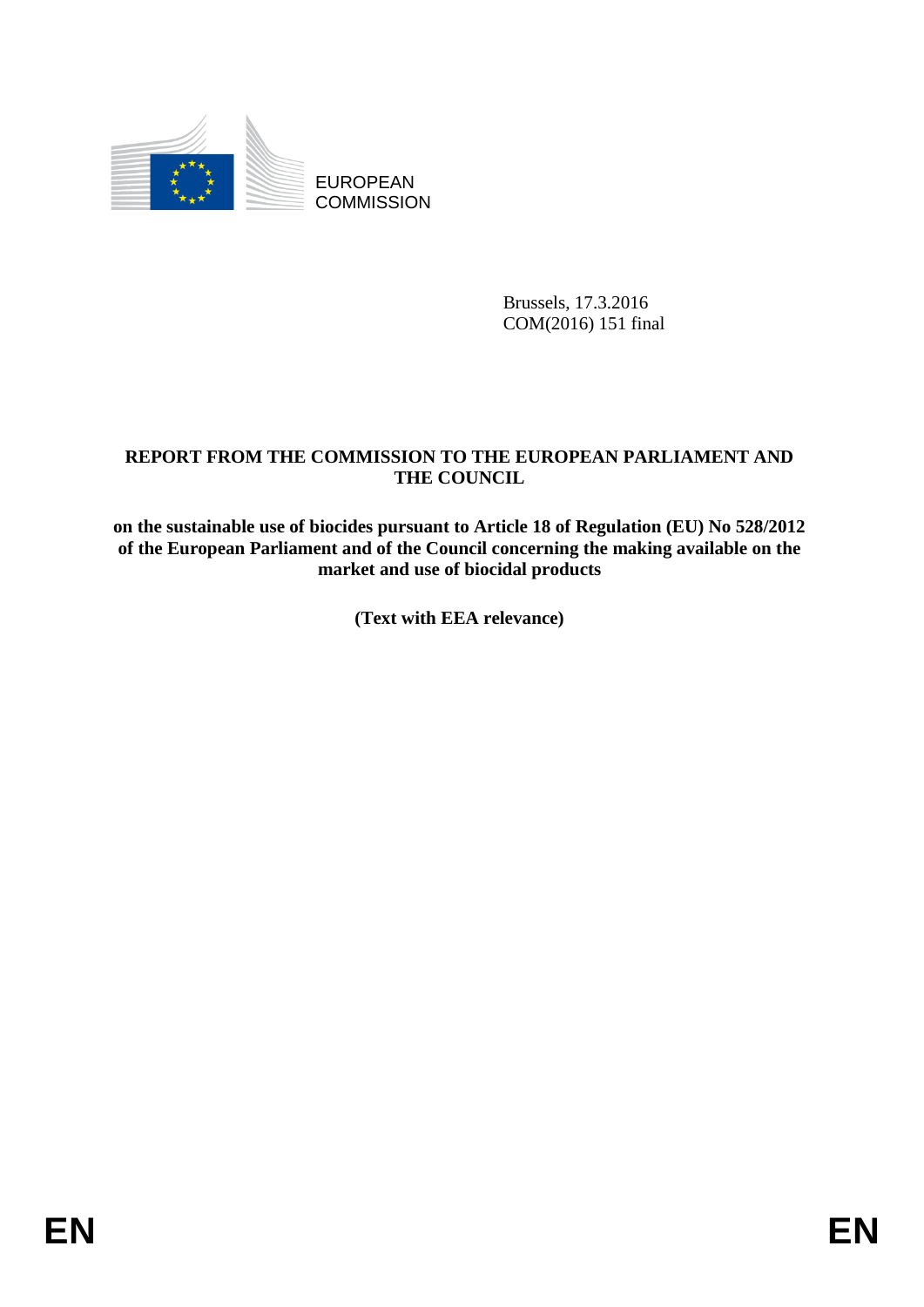# **Contents**

| 1. |              |                                                                           |
|----|--------------|---------------------------------------------------------------------------|
|    | 1.1.         |                                                                           |
|    | 1.2.         |                                                                           |
|    | 1.3.         |                                                                           |
| 2. |              | HOW DOES THE BPR CONTRIBUTE TO THE SUSTAINABLE USE OF                     |
|    |              | 2.1. Promotion of best practices to reduce the use of biocidal products 5 |
|    |              | Introducing best practices through product authorisations or<br>2.1.1.    |
|    | 2.2.         |                                                                           |
|    | 2.3.         | Integrated pest management principles (IPM) and use of biocidal           |
|    |              | 2.3.1.                                                                    |
|    |              | 2.3.2.                                                                    |
|    |              | 2.3.3.                                                                    |
|    | 2.4.         | Risks in specific areas such as schools, workplaces, kindergartens etc. 7 |
|    |              | 2.4.1.                                                                    |
|    |              | 2.4.2.                                                                    |
|    | 2.5.         | The role of improved performance of equipment used to apply               |
| 3. | <b>TOOLS</b> | <b>TO</b><br>STIMULATE INNOVATION AND PROMOTE                             |
|    | 3.1.         |                                                                           |
|    | 3.2.         |                                                                           |
|    |              | $3.2.1$ .                                                                 |
|    |              | 3.2.2.                                                                    |
|    | 3.3.         | Best available techniques under Directive 2010/75/EU on industrial        |
| 4. |              |                                                                           |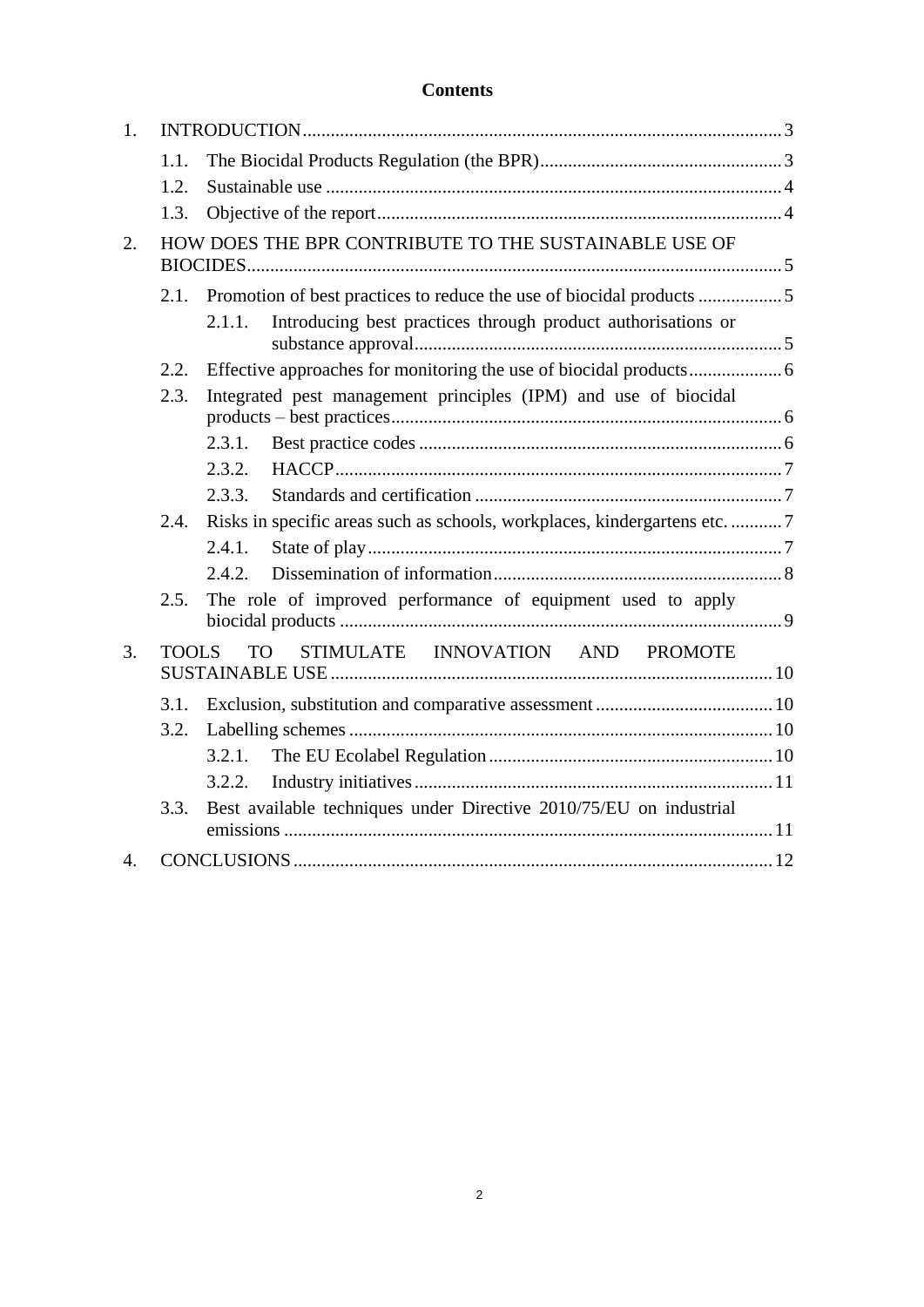# **1. INTRODUCTION**

 $\overline{a}$ 

## **1.1. The Biocidal Products Regulation (the BPR)**

Regulation (EU) No 528/2012 of the European Parliament and of the Council of 22 May 2012<sup>1</sup> (hereafter referred to as 'the BPR') regulates the making available on the market and use of biocidal products. The BPR repealed Directive  $98/8/EC^2$ (hereafter referred to as 'the BPD') and entered into application on 1 September 2013.

Biocidal products, such as disinfectants, wood preservatives, insecticides, insect repellents or rodenticides, are a family of products intended to destroy or control harmful or unwanted organisms (such as viruses, bacteria, fungi, insects or vertebrate animals) that have detrimental effects on the environment, on animals, on humans, their activities or the products they use or produce. Biocidal products are used in a wide variety of ways by both industrial and professional users as well as by the general public.

The objective of the BPR is to improve the functioning of the internal market whilst ensuring a high level of protection of human health, animal health and the environment.

The authorisation scheme of biocidal products is based on a two-step approach.

First, the active substance responsible for the biocidal effect has to be approved at EU level, after an assessment of its hazardous properties and possible risks.

Second, every biocidal product has to be authorised at EU or national level.

However, for active substances that were already on the market when the BPD entered into force, the approach is the reverse. The BPD has established a transitional period for the assessment of these active substances, during which the biocidal products containing these active substances can still be placed on the market in accordance with Member States national practices.

It is important to highlight that, despite the risks inherent to their use, biocidal products play an important role in EU citizens' daily life. For example, insecticides and disinfectants are essential for public health to help control vector-borne diseases (such as malaria, dengue fever, chikungunya, Zika), food-borne diseases (such as salmonellosis, listeriosis) or hospital-acquired infections (such as MRSA). Biocidal products are also widely used in materials such as plastics, paints, textiles, wood, etc. to protect these materials against microbial, fungi or insect decay.

Responding to this societal demand requires important investments from companies placing biocidal products on the market, in particular to provide the data required to demonstrate that their products are safe and effective.

Regulation (EU) No 528/2012 of the European Parliament and of the Council of 22 May 2012 concerning the making available on the market and use of biocidal products Text with EEA relevance - OJ L 167, 27.6.2012, p. 1–123.

<sup>&</sup>lt;sup>2</sup> Directive 98/8/EC of the European Parliament and of the Council of 16 February 1998 concerning the placing of biocidal products on the market - OJ L 123, 24.4.1998, p. 1–63.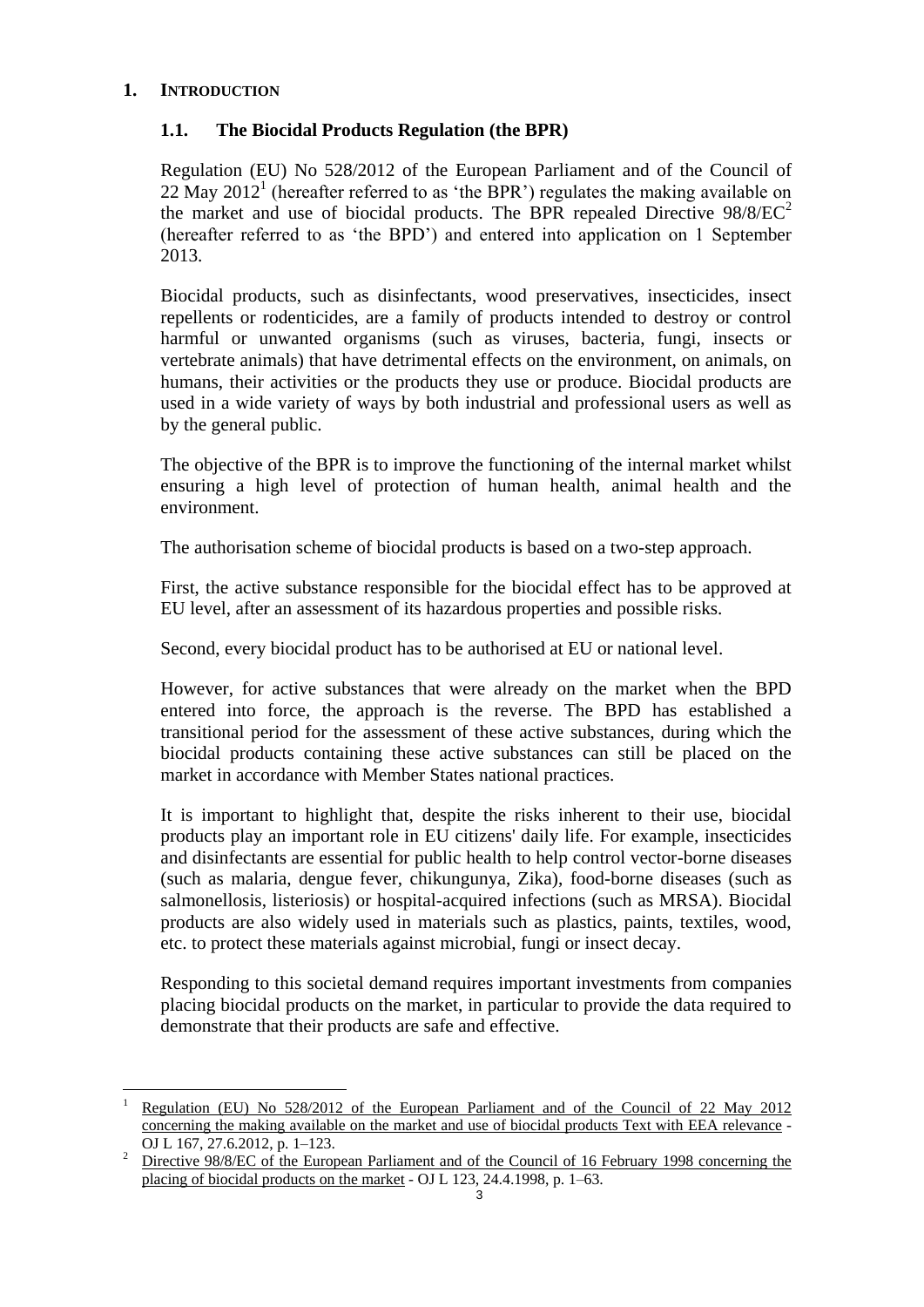As stated above, biocidal products are used in many and very diverse sectors<sup>3</sup>. This brings many challenges, in particular for the communication with and awarenessraising of end-users and stakeholders.

# **1.2. Sustainable use**

Sustainable use can be defined for biocidal products as the objective of reducing the risks and impacts of the use of biocidal products on human health, animal health and the environment and of promoting the use of integrated pest management and of alternative approaches or techniques such as non-chemical alternatives to biocidal products.

It should however be noted that biocidal products are also important tools to protect human health, animal health and the environment and that non-chemical alternatives may not always be effective, practical or even available. Therefore, sustainable use strategies shall also ensure that sufficient biocidal products remain available to achieve these objectives.

# **1.3. Objective of the report**

Article 18 of the BPR stipulates that the Commission shall, on the basis of experience gained with the application of the BPR, present to the Council and the European Parliament a report on how the BPR contributes to the sustainable use of biocidal products. This report shall also reflect on the need to introduce additional measures, in particular for professional users, in view of reducing the risks posed to human health, animal health and the environment by biocidal products.

The same article lays down elements that need to be examined and which relate to:

- the promotion of best practices as a means of reducing the use of biocidal products to a minimum;
- the most effective approaches for monitoring the use of biocidal products;
- the development and application of integrated pest management principles with regard to the use of biocidal products;
- the risks posed by the use of biocidal products in specific areas such as schools, workplaces, kindergartens etc., and whether additional measures are needed to address those risks;
- the role of improved performance of the equipment used for applying biocidal products.

The purpose of this report is therefore to examine the elements listed in Article 18 of the BPR (section 2) but also to reflect on additional ones (section 3).

This report is based on a preliminary study<sup>4</sup>, which included a large survey of representatives from Member State Competent Authorities, industry and NGOs (hereafter referred to as 'the study').

 $\overline{a}$ <sup>3</sup> The BPR covers 4 main groups of biocidal products themselves divided into 22 product-types ranging from disinfectants for human hygiene to embalming and taxidermist fluids, through in-can preservatives, insecticides, rodenticides and antifoulings products.

<sup>&</sup>lt;sup>4</sup> Analysis of measures geared to the sustainable use of biocidal products, by Milieu Ltd 2015.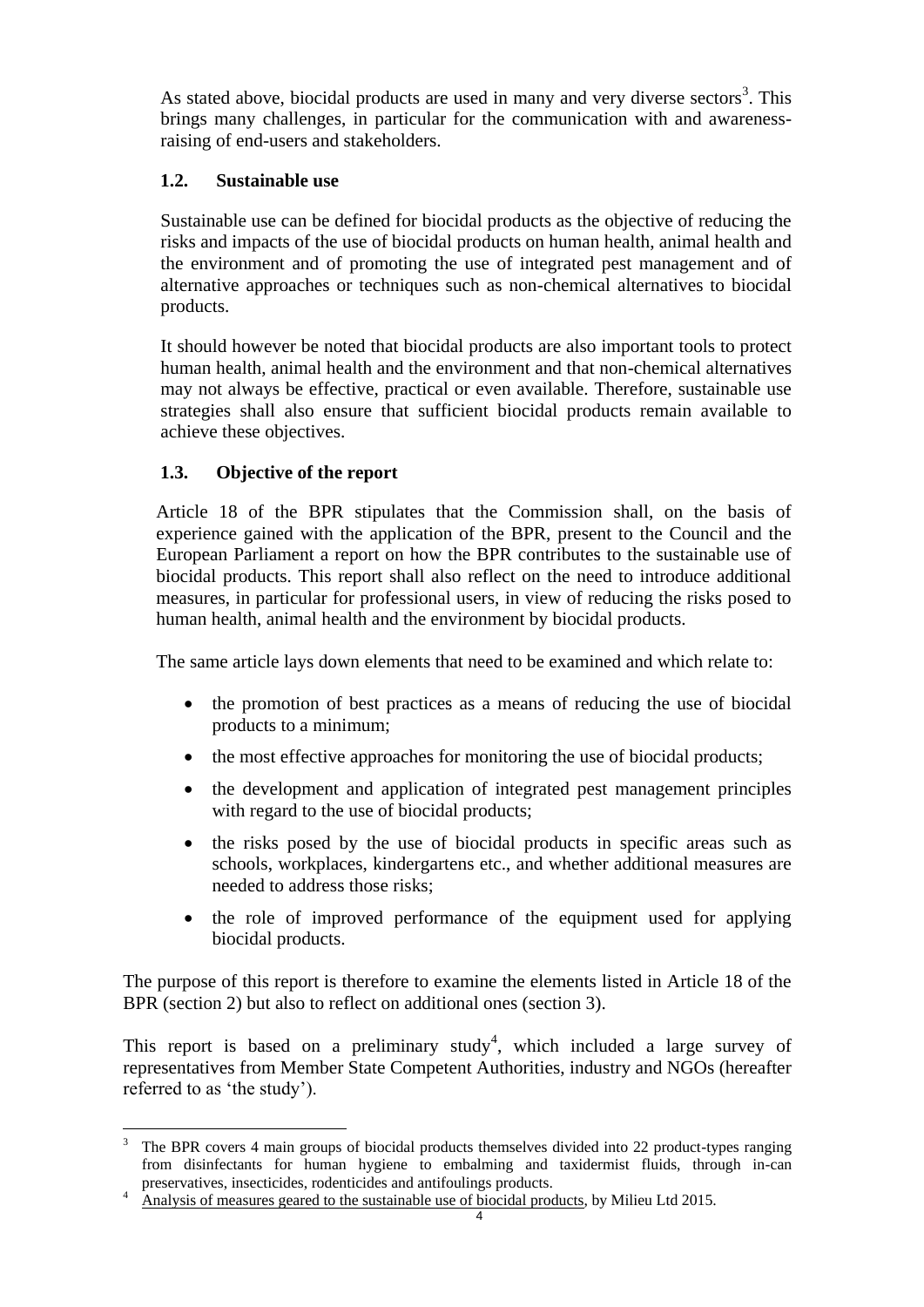## **2. HOW DOES THE BPR CONTRIBUTE TO THE SUSTAINABLE USE OF BIOCIDES**

This section gives an overview of the findings of the study and shows how the BPR is contributing or can contribute to the sustainable use of biocides.

# **2.1. Promotion of best practices to reduce the use of biocidal products**

A best practice is an exemplary approach or methodology, frequently presented in guidelines aimed at reducing risks and at promoting technical understanding when applying a product or technique. From the point of view of implementation and applicability (preferably EU wide), the involvement of stakeholders in developing best practice guidelines is essential. Best practice guidelines focus on the use phase of biocidal products and are a tool to be used beyond the authorisation process to promote the sustainable use of these products.

In order to ensure a harmonised approach to the sustainable use of biocidal products across the EU, one of the challenges is to ensure dissemination of best practice and adherence to the principles of sustainable use of biocidal products.

## *2.1.1. Introducing best practices through product authorisations or substance approval*

Product authorisations shall stipulate the terms and conditions relating to the making available on the market and use of the products they are granted for. In particular, they shall contain instructions for the safe use and disposal of biocidal products.

One of the means to promote the dissemination of available guidance documents or best practice codes is to make a reference to these in the product authorisation, so that the instructions for use of the product explicitly refer to them. For example, in Germany, authorisations of anticoagulant rodenticides include a legally binding reference to a best practice code for the application of these products by specialised and licensed professionals, which is based on existing industry guidelines and EU legal provisions<sup>5</sup>. This option however expects the end-user to read and correctly follow the recommendations given.

If a certification or training scheme is available, reference to such scheme can be made in the authorisation. For example, this approach is being adopted in the UK in relation to the authorisation of rodenticides, where compliance with a proposed industry stewardship scheme will be required as a condition of authorisation of anticoagulant rodenticides<sup>6</sup>.

With antifoulants, all active substances approved to date contain a provision that obliges persons making antifouling products available on the market for non-professional users to supply these products with appropriate gloves.

 $\overline{a}$ 5 http://www.baua.de/de/Chemikaliengesetz-Biozidverfahren/Biozide/pdf/Allgemeine-Kriterien-Version1-3-englisch.pdf?\_\_blob=publicationFile&v=2

<sup>6</sup> Second Generation Anticoagulant Rodenticide (SGAR) Stewardship Regime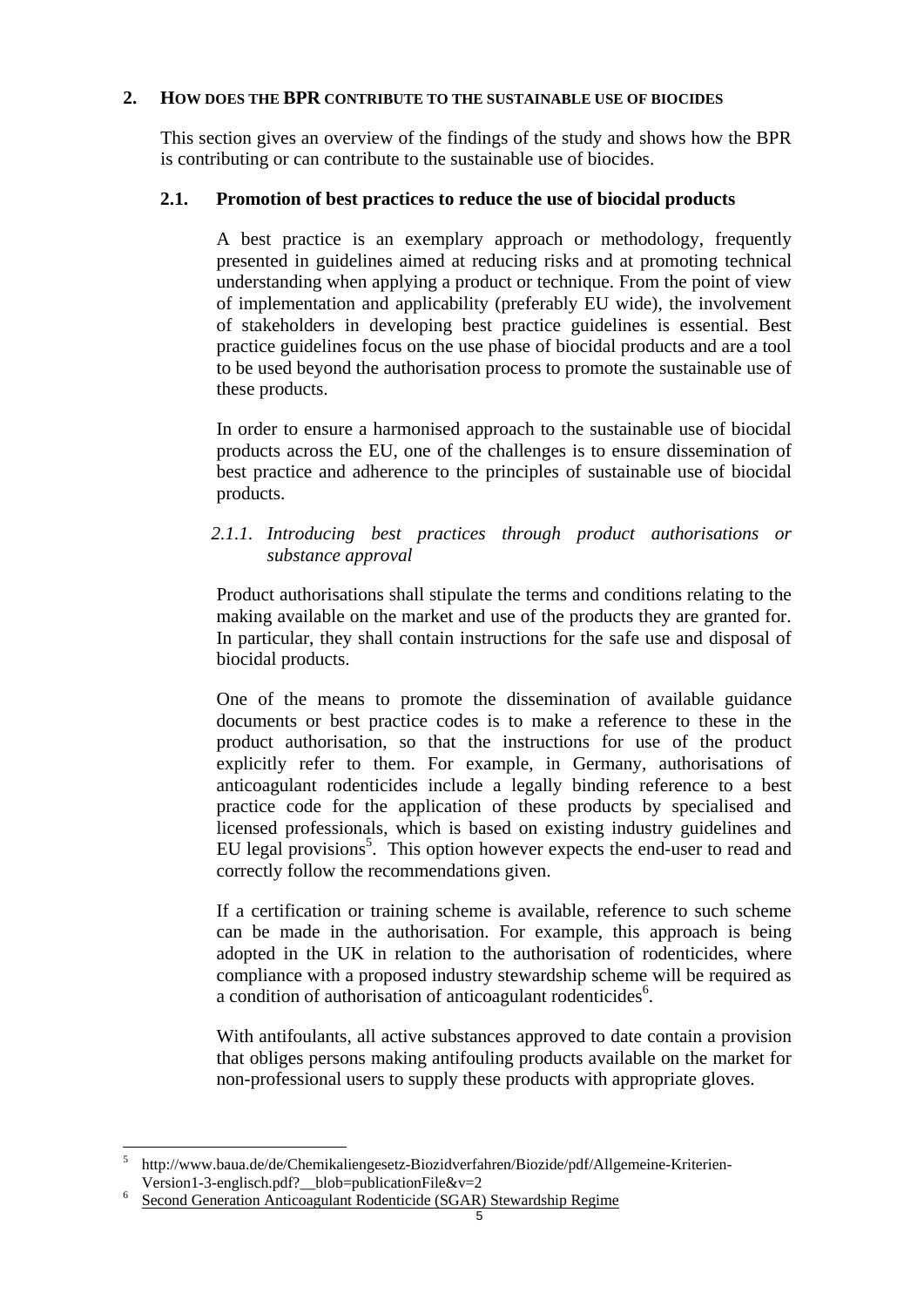This is an example of obligations imposed on points of sale to ensure that not only the information but also personal protective equipment reaches the end-user. It shows how requirements can be imposed on the supply chain and in particular at the retail level to disseminate best practices and to foster the sustainable use of biocidal products.

Such obligations are made possible since the scope of the BPR covers the making available of biocidal products (i.e. from first supply up to the point of use) and since active substances are approved through implementing Regulations, measures of general scope, allowing the adoption of provisions aimed at the supply chain.

Through substance approval, prohibitions of over-the-counter or internet sales could, for instance, be applied to biocidal products containing active substances meeting the exclusion criteria but approved and authorised on the basis of the derogation provided under Article 5(2) of the BPR. Additionally, for such biocidal products, one could consider restricting distribution and sale by adequately qualified professionals.

# **2.2. Effective approaches for monitoring the use of biocidal products**

The study revealed that today very little information is collected by the Member States on the use of biocidal products.

At EU-level, there is currently no specific monitoring system for annual sales data on biocidal products. In the future, the Register for Biocidal Products (R4BP) hosted by the European Chemicals Agency might offer a tool to collect such data<sup>7</sup>.

However, it is important to clearly define what would be the required content and purpose of collecting this information and how it could support the objectives of the BPR, including sustainable use.

## **2.3. Integrated pest management principles (IPM) and use of biocidal products – best practices**

The study revealed that a wide range of best practice documents relating to different product types have already been developed by industry associations or Member States.

# *2.3.1. Best practice codes*

Guidelines or best practice codes can be developed by industry to promote the sustainable use of biocidal products on the basis of IPM principles.

In that respect, a noteworthy development is the 'Guideline on Best Practice in the Use of Rodenticide Baits as Biocides in the European Union<sup>18</sup>, produced by the European biocides industry. This guideline describes what to do before, during and after rodenticide applications, gives practical guidance that should be followed in the many varied situations of

 $\overline{a}$ 

<sup>7</sup> http://echa.europa.eu/support/dossier-submission-tools/r4bp

<sup>8</sup> http://www.rrac.info/content/uploads/CEFIC-EBPF-RWG-Guideline-Best-Practice-for-Rodenticide-Use-FINAL-S-.pdf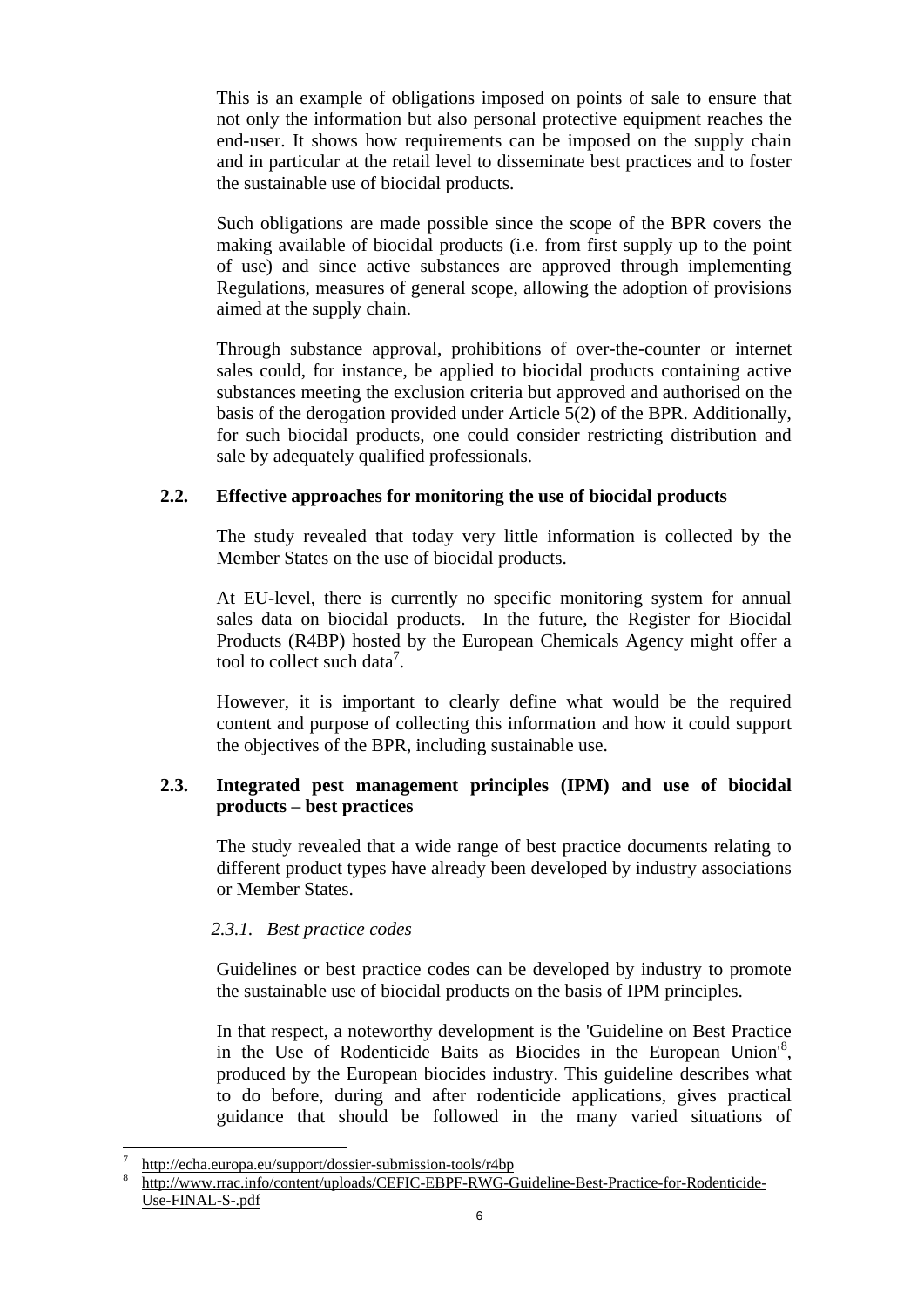rodenticide use, describes how to monitor for the presence of rodent infestations without the permanent application of rodenticide baits and discusses alternatives to rodenticides. The guidance document also provides advice on where to obtain information about anticoagulant resistance and the best way to manage it.

# *2.3.2. HACCP*

The application of the principles of Hazard Analysis and Critical Control Points (HACCP) is obligatory for food business operators<sup>9</sup>. Likewise, feed business operators who carry out specific operations must apply procedures based on the HACCP principles.<sup>10</sup>

Especially for disinfectants, HACCP is a preventative approach (including the monitoring of the potential risks) which, if applied correctly, provides for sound hygiene management, which may also help using disinfectants in accordance with the principles of sustainable use.

Furthermore, HACCP systems, together with the specific codes and guidelines developed in these sectors, commonly address disinfection, pest control and training of operators.

## *2.3.3. Standards and certification*

The development of standards, combined with a certification process, can also be used to ensure proper and sustainable use of biocidal products.

The recently adopted European Standard  $(EN 16636)^{11}$  provides a good example of what can be achieved.

Compliance with EN 16636 will enable pest management providers to demonstrate that they have the necessary competence and know-how to deliver pest management services, that they have a management system to ensure a consistent level of quality and that they systematically minimise risks for clients and the public, as well as the risk of potential negative impacts on the environment and animal welfare.

Such initiatives directly contribute to the sustainable use of biocidal products.

#### **2.4. Risks in specific areas such as schools, workplaces, kindergartens etc.**

#### *2.4.1. State of play*

 $\overline{a}$ 

Based on the analysis of the majority of active substances approved to date under the BPR (wood preservatives, insecticides, repellents and attractants and antifouling products), the study concluded that either no specific risk

<sup>9</sup> Regulation (EC) No 852/2004 of the European Parliament and of the Council of 29 April 2004 on the hygiene of foodstuffs - OJ L 139, 30.4.2004, p. 1–54.

<sup>&</sup>lt;sup>10</sup> Regulation (EC) No 183/2005 of the European Parliament and of the Council of 12 January 2005 laying down requirements for feed hygiene - OJ  $\hat{L}$  35, 8.2.2005, p. 1.

<sup>&</sup>lt;sup>11</sup> European Standard for pest management services (EN 16636) - CEN, European Committee for Standardisation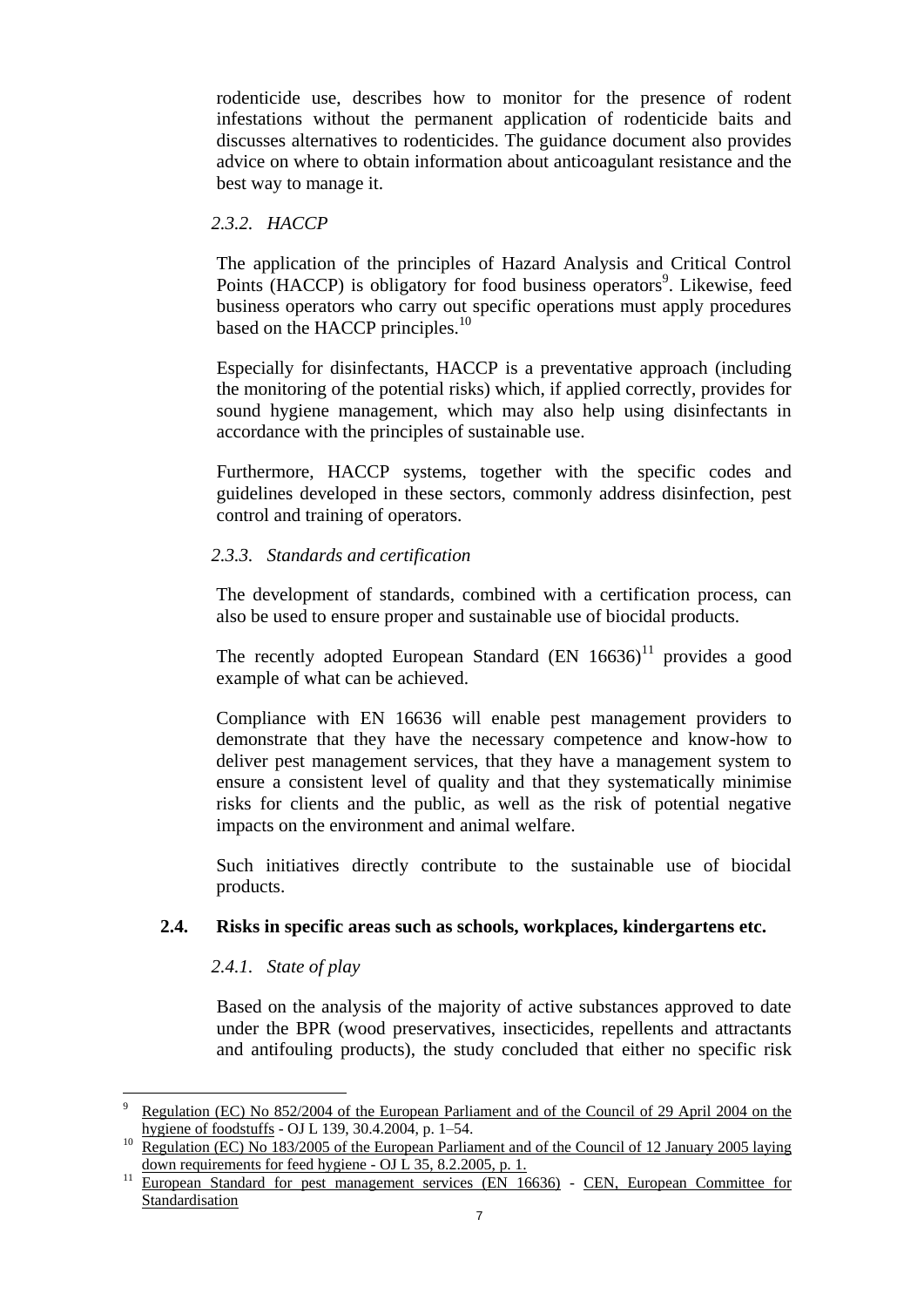was reported, or that the risk mitigation measures laid down in the specific conditions of the product authorisation do sufficiently cover the risks at the use stage of those biocidal products.

For the other product types which are placed on the market in accordance with national rules, no specific risk was reported.

It should also be noted that Article 17(5) of the BPR requires Member States to take measures to provide the public with appropriate information about the benefits and risks associated with biocidal products and ways of minimising their use. The study acknowledges the importance of this information, particularly for uses in areas where vulnerable people, such as children, can be exposed to products.

Regarding the risk to water or groundwater, the study encouraged Member States to utilise information available from other monitoring regimes, such as the monitoring of priority substances and river basin specific pollutants under the Water Framework Directive, which could usefully inform on the specific risks to the water environment from biocidal products. In this context, a watch-list mechanism $12$  has been developed to ensure targeted EU-wide monitoring of substances of possible concern (including emerging pollutants) to support the prioritisation process in future reviews of the priority substances list.

In addition, the 'Information Platform for Chemical Monitoring' (IPCheM)<sup>13</sup> designed and implemented by the Commission, offers a single access point to chemical monitoring data collections managed by and available to European Commission bodies, Member States, international and national organisations and researchers.

#### *2.4.2. Dissemination of information*

As stated above, training and the sharing of information are fundamental to ensure that risk mitigation measures are appropriately applied in order to protect specific areas.

Therefore, should further measures be required to ensure the proper application of risk mitigation measures, these can largely be pinned down to measures to increase the dissemination of information to the end-user and to strengthen education and training.

Training and information should also address how to avoid unnecessary applications and use possible non-chemical alternatives.

In that respect, several Member States (such as Belgium<sup>14</sup> or Denmark<sup>15</sup>) have already made noticeable and even creative efforts to communicate the principles on the sustainable use of biocidal products to the general public.

<sup>12</sup> <sup>12</sup> Article 8b of Directive 2013/39/EU amending Directives 2000/60/EC and 2008/105/EC; Commission Decision (EU) 2015/495

<sup>13</sup> https://ipchem.jrc.ec.europa.eu/RDSIdiscovery/ipchem/index.html<br>14 http://www.belgium.be/fr/publications/publ\_ongewenste\_gasten.in.html

<sup>&</sup>lt;sup>14</sup> http://www.belgium.be/fr/publications/publ\_ongewenste-gasten-in-huis-of-tuin.jsp<br><sup>15</sup> http://www.byerdagsgifte.dk/

http://www.hverdagsgifte.dk/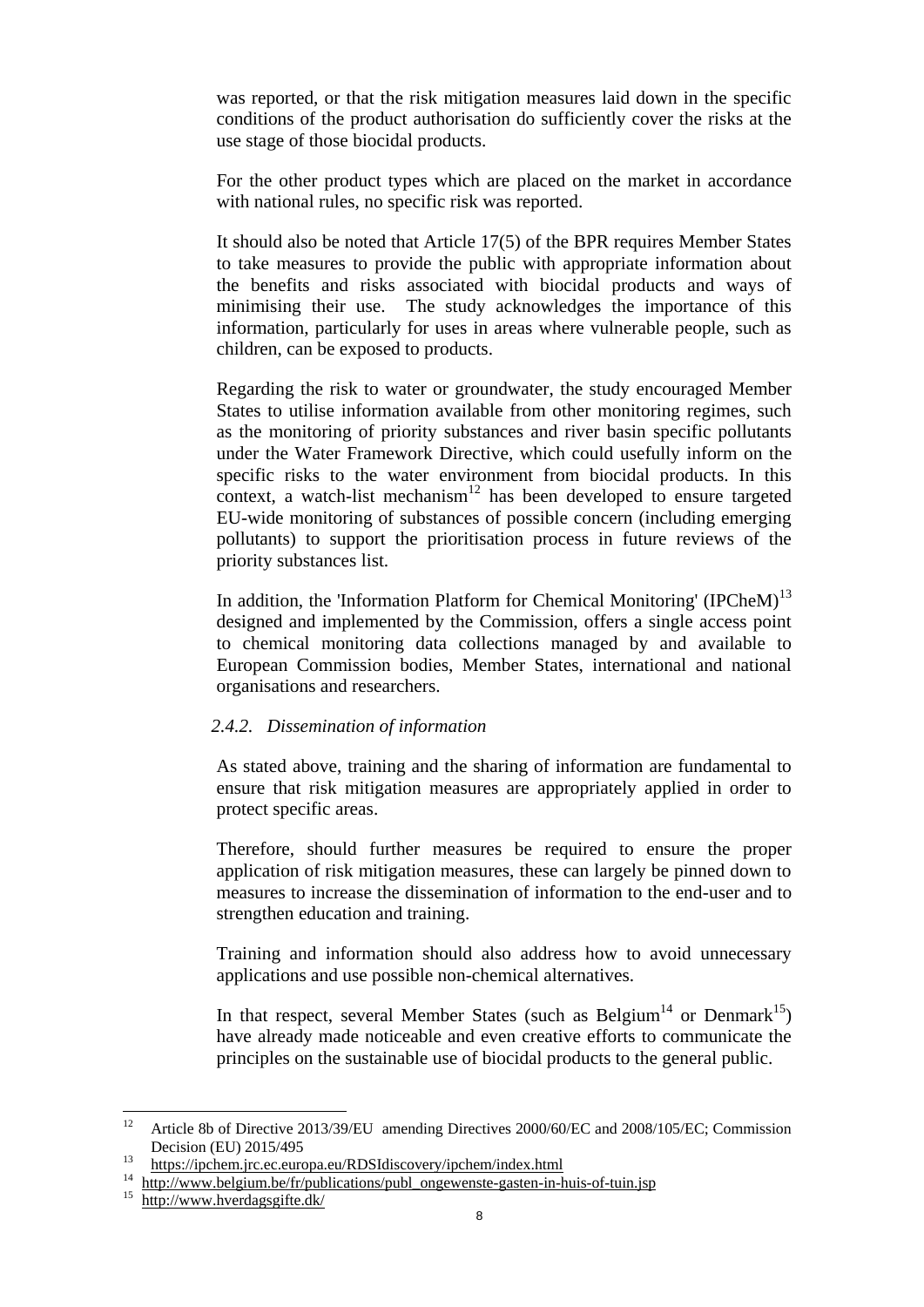# **2.5. The role of improved performance of equipment used to apply biocidal products**

It should be noted that many biocidal products – in particular those intended for the general public - are applied without equipment or the equipment used mainly concerns items like gloves and other personnel protective equipment, already regulated by Directive  $89/686/EEC^{16}$ .

Therefore, when specific equipment is used, it is mainly in industrial or service sectors where a lot of equipment is already designed to minimise exposure (e.g. automated systems for wood treatment) and avoid overdosing (e.g. calibrated dosing of in-can preservatives, calibration of sprayers for antifouling paints) and considered fit for purpose.

Furthermore, should specific restrictions or requirements be desired, they could be ensured, on a case-by-case basis, by including specific conditions in the substance approval or product authorisation.

Lastly, if the use of appropriate dosing equipment is an important factor in the application of some biocidal products, there are other factors that need also to be considered in order to minimise exposure, such as the selection of the appropriate product, determination of weather conditions, the level of infestation, etc. This again demonstrates the relevance of proper use instructions adapted to each product type being available to the users.

 $16$ Council Directive 89/686/EEC of 21 December 1989 on the approximation of the laws of the Member States relating to personal protective equipment, OJ L 399 of 30 December 1989.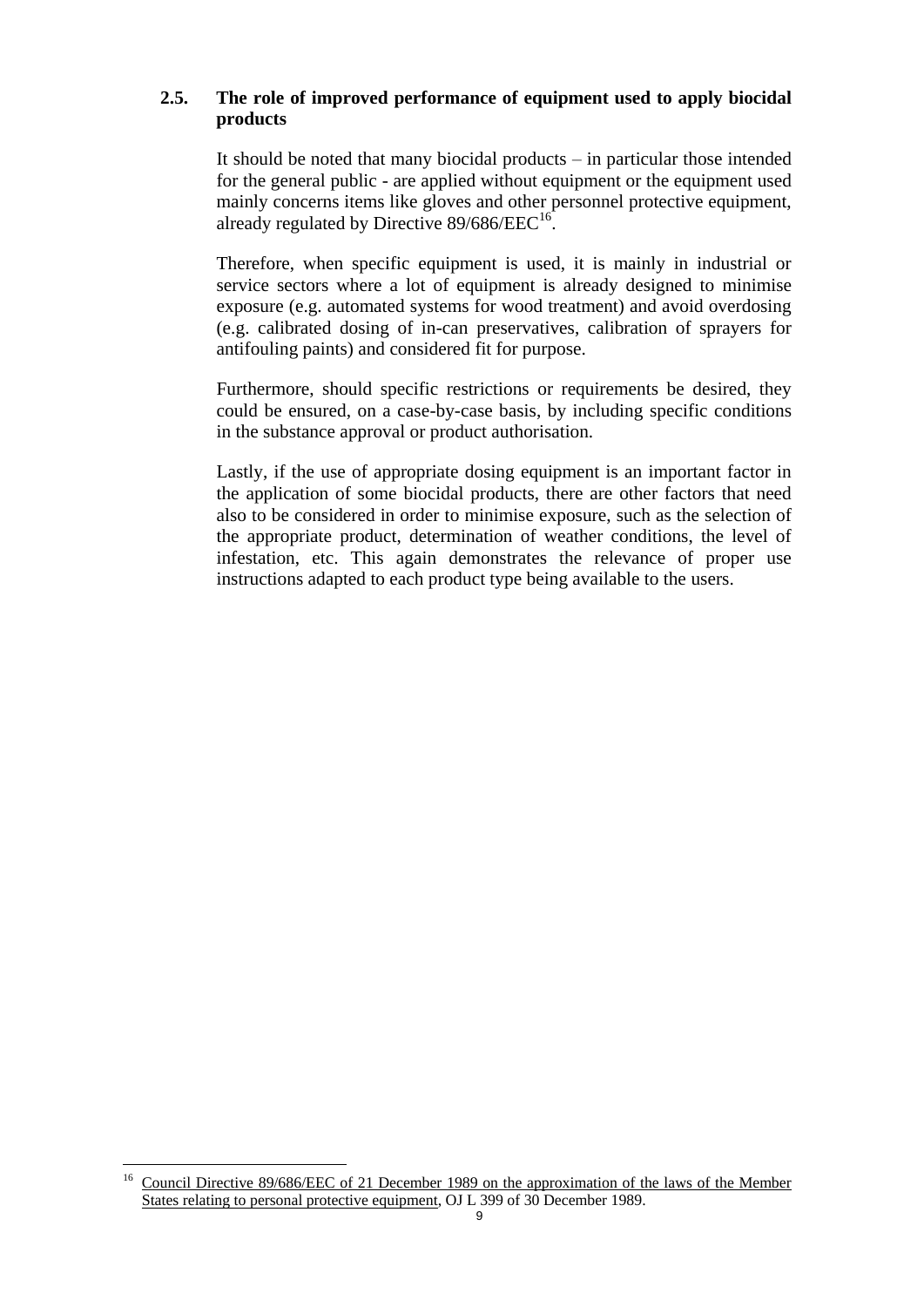#### **3. TOOLS TO STIMULATE INNOVATION AND PROMOTE SUSTAINABLE USE**

Other tools or actions, which could be used to stimulate innovation and the development of new products with a better profile, have been considered.

#### **3.1. Exclusion, substitution and comparative assessment**

The BPR provides, with the exclusion and substitution criteria for active substances, and with the comparative assessment for biocidal products containing active substance candidates for substitution, very powerful mechanisms to phase out the use of substances of high and very high concern. In addition, this creates incentives to develop better alternatives.

These mechanisms have not yet reached their full potential, as many active substances are still under evaluation and many biocidal products are still to be authorised. But they are expected to make a significant contribution to the sustainable use of biocides.

# **3.2. Labelling schemes**

 $\overline{a}$ 

The study explored means of easily and visibly identifying biocidal products that would have a lesser impact on human health, animal health and the environment, with the objective of helping end-users make informed choices, but also of giving those products an advantage towards their competitors, thereby creating a clear incentive for industry to develop better products.

The study in particular analysed whether existing eco-label schemes (such as the EU Ecolabel, the Blue-Angel or Nordic-swan eco-labels) could be used for that purpose and whether industry associations or individual companies had developed (voluntary) schemes, which could be a source of inspiration.

# *3.2.1. The EU Ecolabel Regulation*

The purpose of Regulation (EC) No  $66/2010^{17}$  (hereafter referred to as 'the Ecolabel Regulation') is to provide a voluntary EU award scheme to help consumers identify products and services that have a reduced environmental impact throughout their life cycle, from the extraction of raw material through to production, use and disposal.

The study however showed that biocidal products are not perceived as suitable or eligible for the scheme, because of their inherent properties and of their very purpose of controlling unwanted organisms

The wide variety of biocidal products and multiple sectors of use was also pointed out as a difficulty since EU Ecolabel criteria are developed on a product specific basis.

Finally, the EU Ecolabel promotes available alternatives to biocidal products, such as biocide-free materials as an alternative to conventionally impregnated materials.

Regulation (EC) No 66/2010 of the European Parliament and of the Council of 25 November 2009 on the EU Ecolabel, OJ L 27/1, 30.1.2010.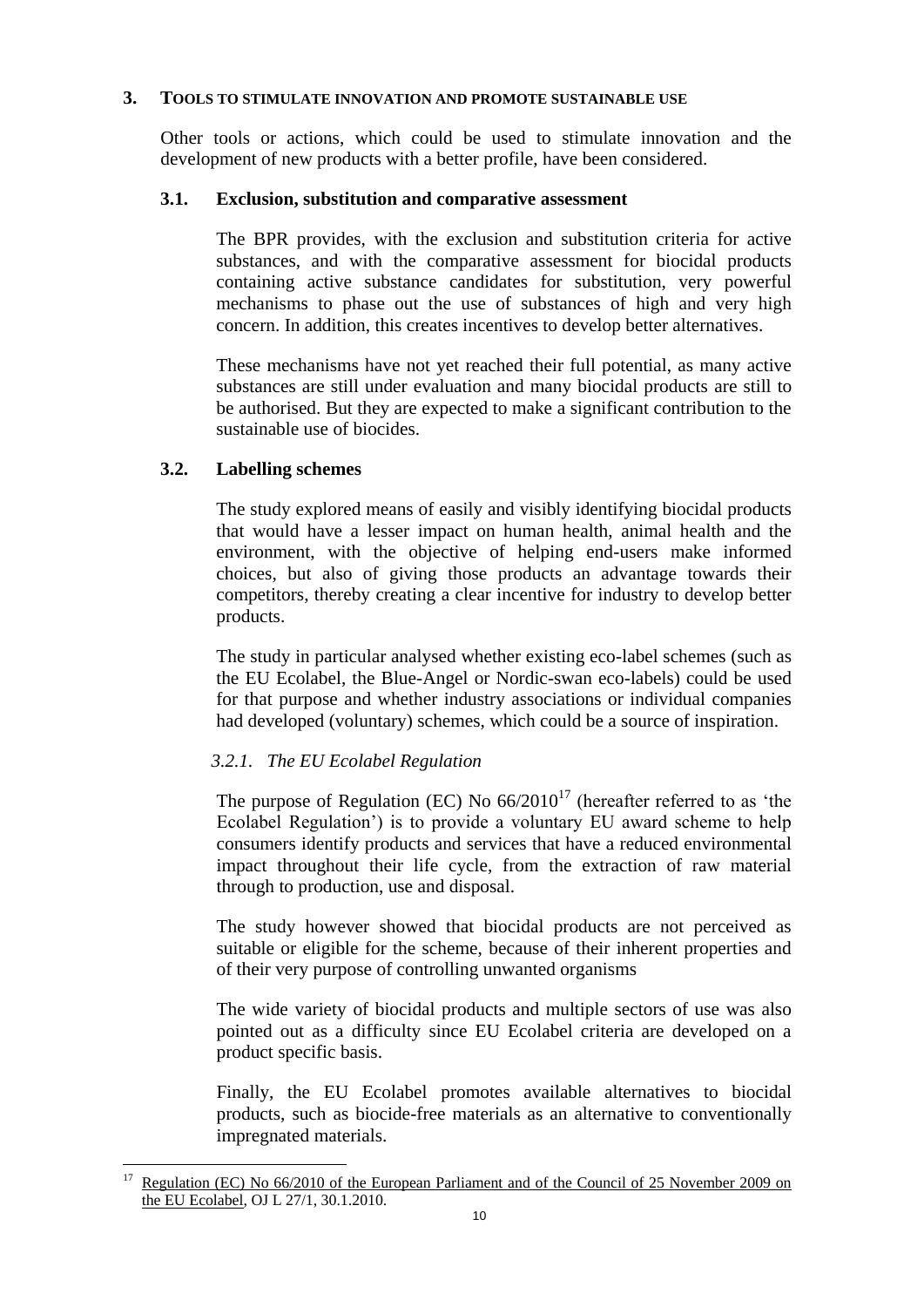## *3.2.2. Industry initiatives*

A few initiatives have been taken by industry or industry associations to promote sustainable practices or to highlight the 'green' credentials of their products.

Even if limited to individual company initiatives, often as part of their product stewardship or of their marketing strategy, these initiatives demonstrate that measures can be taken by companies to reduce the impact of biocidal products on the environment.

In addition, they provide useful elements which could be used more widely to stimulate innovation or the development of new products with a better profile for human health, animal health and the environment and more generally contribute to the sustainable use of biocidal products.

## **3.3. Best available techniques under Directive 2010/75/EU on industrial emissions<sup>18</sup>**

At the EU level, the development and review of the 'best available techniques reference documents' (BREFs)<sup>19,20</sup>, under the framework of Directive 2010/75/EU on industrial emissions, can provide opportunities to identify and promote best practice on the sustainable use of biocides in the context of industrial manufacturing.

Through these BREFs, the use of less hazardous substances is encouraged and some of them, directly or indirectly, address the use of biocidal products in specific industrial sectors.

<sup>19</sup> Article 13(1) of the <u>Industrial Emissions Directive (IED, 2010/75/EU)</u>

 $\overline{a}$ 

Directive 2010/75/EU of the European Parliament and of the Council of 24 November 2010 on industrial emissions (integrated pollution prevention and control) (Recast), OJ L 334, 17.12.2010

<sup>20</sup> http://eippcb.jrc.ec.europa.eu/reference/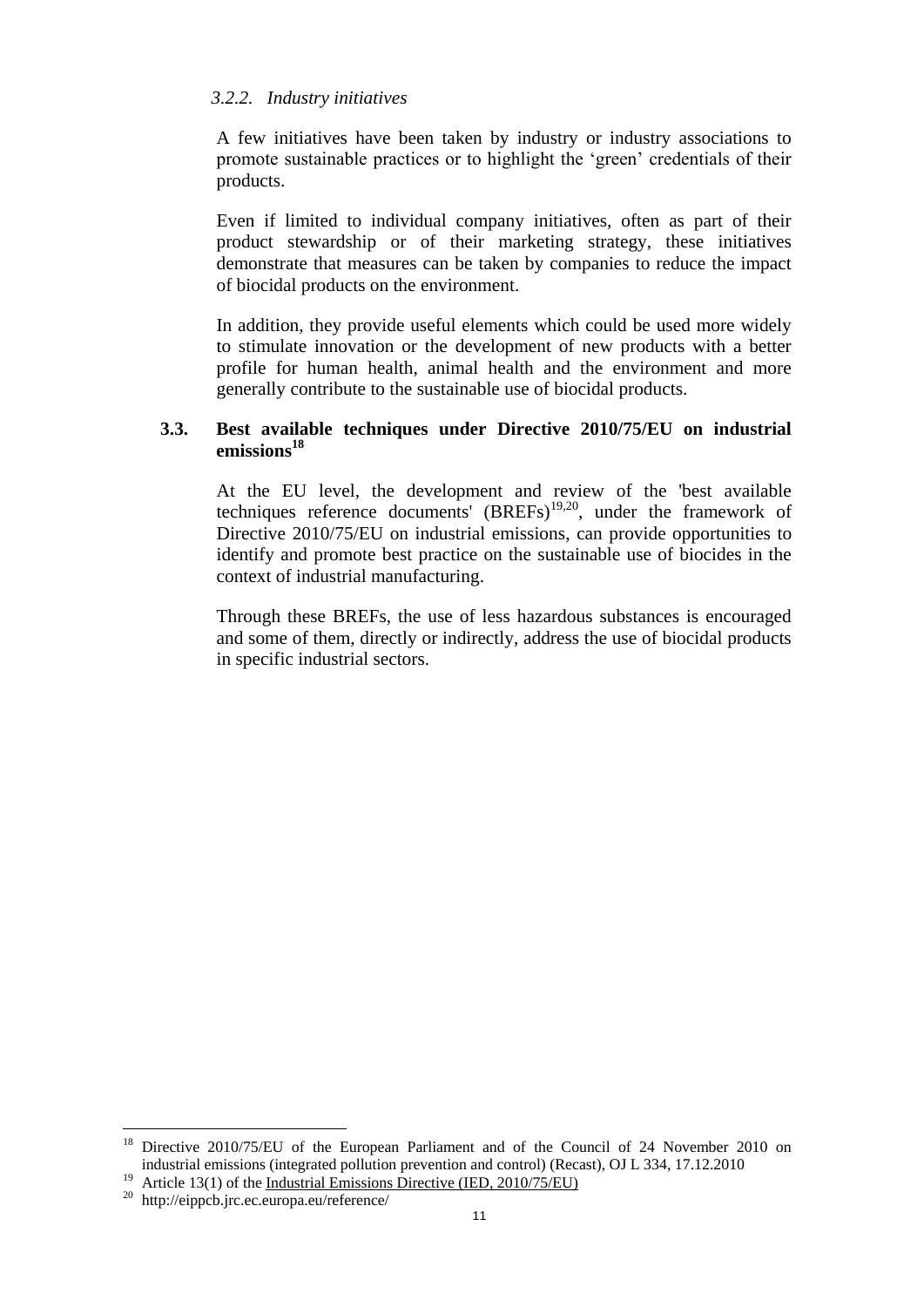#### 4. **CONCLUSIONS**

As stated in the introduction, the BPR has been fully operational only since 1 September 2013. This means that limited experience has been gained to date with the current legislation.

Furthermore, substance approval, product authorisation, comparative assessment of biocidal products containing candidates for substitution with the aim of phasing-out their use, are already important contributions to the objective of fostering the sustainable use of biocidal products.

Therefore, the completion of the on-going assessment of all the active substances that were already on the market when the BPD entered into force and the authorisation of biocidal products containing these active substances, shall be the first and main priority with a view to promoting the sustainable use of biocidal products.

Member States as well as industry need thus to concentrate their efforts and resources on substance approval and product authorisation.

In addition, Member States will need to invest additional resources on enforcement activities to ensure that no product is illegally placed on their market and that biocidal products are properly labelled.

With regard to possible additional measures, to reduce the risks posed to human health, animal health and the environment by biocidal products, the study concluded that the risks are already appropriately addressed by measures imposed through the conditions of approval of active substances or the authorisation of biocidal products.

More particularly, for professional users, the study concluded that the control measures applied under EU worker health and safety legislation as well as chemicals legislation combined with the risk mitigation measures specified at the stage of the biocidal product authorisation were sufficient – if adhered to – to address risk from exposure.

Furthermore, due to the very diverse nature of biocidal products and the variety of applications, it does not seem appropriate to simply extend the scope of the Framework Directive on the Sustainable Use of Pesticides to biocidal products. Instead, the key objectives of that Directive in relation to biocidal products can be achieved through different means and more targeted actions. For the same reasons, extending the scope of the Machinery Directive to biocidal products does not seem appropriate either.

With regard to the means and targeted actions, the correct, safe and sustainable use of biocidal products requires the availability and effective dissemination of appropriate guidance or information, whether that use be in a professional context or not.

For industrial use, when BREFs are developed, best practice guidelines on the use of biocidal products should, where relevant, be incorporated.